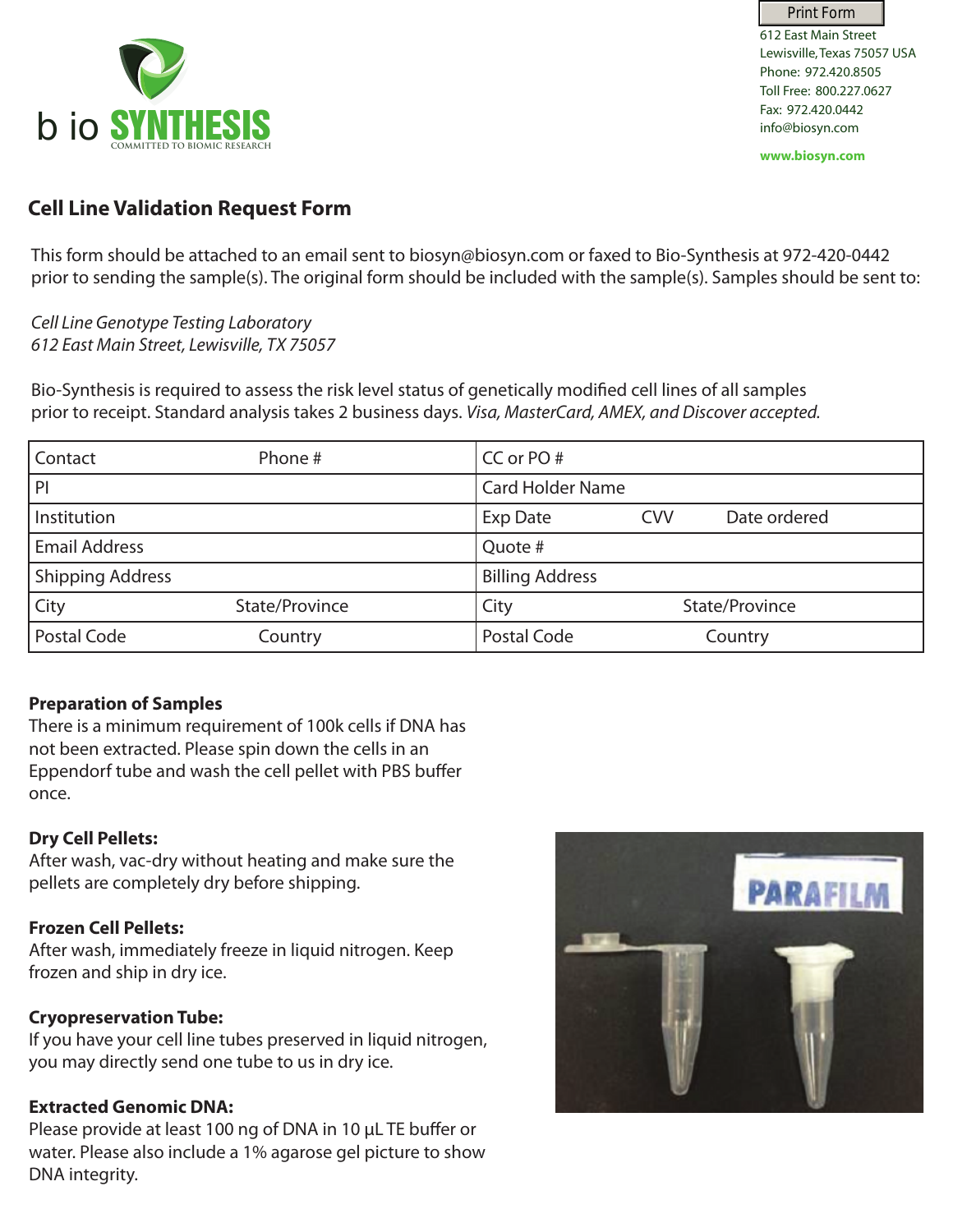### **Cell Source**

| DNA*                | <b>TFA Card</b> |
|---------------------|-----------------|
| <b>Cell</b>         | Other:          |
| <b>Tissue Slide</b> | <b>Species</b>  |

#### **\* Extracted DNA**

|                 |               |                        | <b>Type of Sample</b> |             |  |                        | Package         |                |      |                   |  |
|-----------------|---------------|------------------------|-----------------------|-------------|--|------------------------|-----------------|----------------|------|-------------------|--|
|                 |               |                        | DNA*                  | <b>Cell</b> |  | <b>Tissue TFA Card</b> | <b>Standard</b> | <b>Premium</b> | Gold | <b>Species ID</b> |  |
| Item #:         | # of Samples: | ATCC/DSMZ#:            |                       |             |  |                        |                 |                |      |                   |  |
|                 | Sample ID:    | <b>Cell Line Name:</b> |                       |             |  |                        |                 |                |      |                   |  |
| Item #:         | # of Samples: | ATCC/DSMZ#:            |                       |             |  |                        |                 |                |      |                   |  |
|                 | Sample ID:    | <b>Cell Line Name:</b> |                       |             |  |                        |                 |                |      |                   |  |
| <b>Comments</b> |               |                        |                       |             |  |                        |                 |                |      |                   |  |
|                 |               |                        |                       |             |  |                        |                 |                |      |                   |  |

|                 |               |                        | <b>Type of Sample</b> |             |  |                        | Package         |                |      |                   |  |
|-----------------|---------------|------------------------|-----------------------|-------------|--|------------------------|-----------------|----------------|------|-------------------|--|
|                 |               |                        | DNA*                  | <b>Cell</b> |  | <b>Tissue TFA Card</b> | <b>Standard</b> | <b>Premium</b> | Gold | <b>Species ID</b> |  |
| Item #:         | # of Samples: | ATCC/DSMZ#:            |                       |             |  |                        |                 |                |      |                   |  |
|                 | Sample ID:    | <b>Cell Line Name:</b> |                       |             |  |                        |                 |                |      |                   |  |
| Item#:          | # of Samples: | ATCC/DSMZ#:            |                       |             |  |                        |                 |                |      |                   |  |
|                 | Sample ID:    | <b>Cell Line Name:</b> |                       |             |  |                        |                 |                |      |                   |  |
| <b>Comments</b> |               |                        |                       |             |  |                        |                 |                |      |                   |  |

|                 |               |                        |             |             | <b>Type of Sample</b> |                        | <b>Package</b>  |                |      |                   |  |
|-----------------|---------------|------------------------|-------------|-------------|-----------------------|------------------------|-----------------|----------------|------|-------------------|--|
|                 |               |                        | <b>DNA*</b> | <b>Cell</b> |                       | <b>Tissue TFA Card</b> | <b>Standard</b> | <b>Premium</b> | Gold | <b>Species ID</b> |  |
| Item #:         | # of Samples: | ATCC/DSMZ#:            |             |             |                       |                        |                 |                |      |                   |  |
|                 | Sample ID:    | <b>Cell Line Name:</b> |             |             |                       |                        |                 |                |      |                   |  |
| Item #:         | # of Samples: | ATCC/DSMZ#:            |             |             |                       |                        |                 |                |      |                   |  |
|                 | Sample ID:    | <b>Cell Line Name:</b> |             |             |                       |                        |                 |                |      |                   |  |
| <b>Comments</b> |               |                        |             |             |                       |                        |                 |                |      |                   |  |

|                 |               |                        |      |             | <b>Type of Sample</b> |                        | Package         |                |      |                   |
|-----------------|---------------|------------------------|------|-------------|-----------------------|------------------------|-----------------|----------------|------|-------------------|
|                 |               |                        | DNA* | <b>Cell</b> |                       | <b>Tissue TFA Card</b> | <b>Standard</b> | <b>Premium</b> | Gold | <b>Species ID</b> |
| Item#:          | # of Samples: | ATCC/DSMZ#:            |      |             |                       |                        |                 |                |      |                   |
|                 | Sample ID:    | <b>Cell Line Name:</b> |      |             |                       |                        |                 |                |      |                   |
| Item#:          | # of Samples: | ATCC/DSMZ#:            |      |             |                       |                        |                 |                |      |                   |
|                 | Sample ID:    | <b>Cell Line Name:</b> |      |             |                       |                        |                 |                |      |                   |
| <b>Comments</b> |               |                        |      |             |                       |                        |                 |                |      |                   |